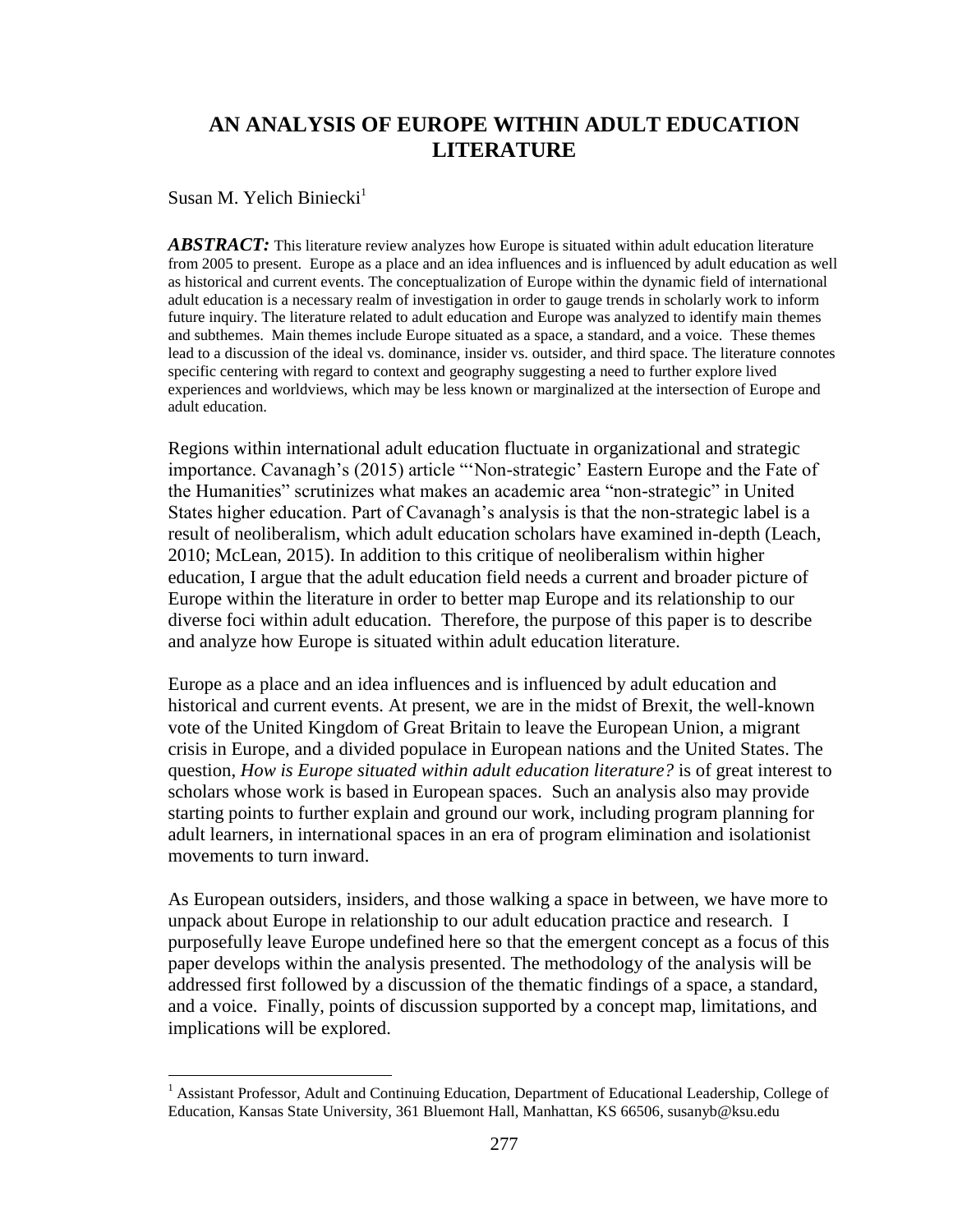## **Methodology**

The keywords "Europe" and "adult education" or "adult learning" were used to identify peer-reviewed texts with keywords as well as within abstracts. The parameters of 2005 – 2016 were used in order to hone the analysis on the recent geopolitical and social context. Texts that made a tangential reference to Europe without an incorporation of Europe into the whole of the analysis were excluded. Subsequently, 198 texts were selected for the analysis. Concept mapping (Carnot, 2006; Novak, 2010) was utilized as a strategy to organize the data into themes and sub-themes related to the main focus of analysis: How is Europe situated within adult education literature? This visual organization process facilitated the coding and a view of the interrelationship between themes.

# **Findings**

Three main themes were identified in the thematic analysis: Europe was situated as a space, a standard, and a voice within adult education literature.

## **Space**

Europe as a space emerged as the first theme. Within the literature, this space is addressed as a geographic area (Beblavy, Thum, & Potjagailo, 2014; Szakos, 2014) or a region of adult education partnerships (Billett, 2014; Dang, 2013; Garavan, Wilson, Cross, & Carbery, 2008; Hunter & Austin, 2015; Piazza, 2010).

How Europe is discussed as a space within adult education varies. In empirical studies on educational attainment, certain European countries may be grouped based on findings, for example, Nordic, Central European, and Ireland and the United Kingdom (Beblavy et al., 2014). Central and Eastern Europe and South Eastern Europe may be considered different geographic regions as well such as in the case of science education reform (Kapanadze & Eilks, 2014) and lifelong learning advocacy (Dimitrova, 2007). Literature focusing on the European Union (EU) (Szakos, 2014) may address Europe, but not all EU countries may be included. For example, Stanziola's (2011) study examining issues of monitoring and evaluation of lifelong learning in public libraries includes twelve European Union countries. How each independent nation state is situated within "the European setting" (Avis, Canning, Fisher, Morgan-Klein, & Simmons, 2012, p. 187) or "European space" (Lareki, de Morentin, & Amenabar, 2010, p. 491) is important within the literature as well, such as in the case of vocational educators in England and Scotland (Avis et al., 2012), ICT training for faculty in the autonomous Basque region of Northern Spain (Lareki et al., 2010), the recognition of experiential learning in France (Mehaut  $\&$ Lecourt, 2009), and participation in continuing education in Germany (Ozturk & Kaufmann, 2009).

Regions of educational partnerships also comprised a space situated in Europe. These educational partnerships between continents, such as Asia and Europe (Dang, 2013); within Europe, such as European Union member state initiatives informed by the European Commission's Action Plan on Adult Learning (European Commission, 2007 as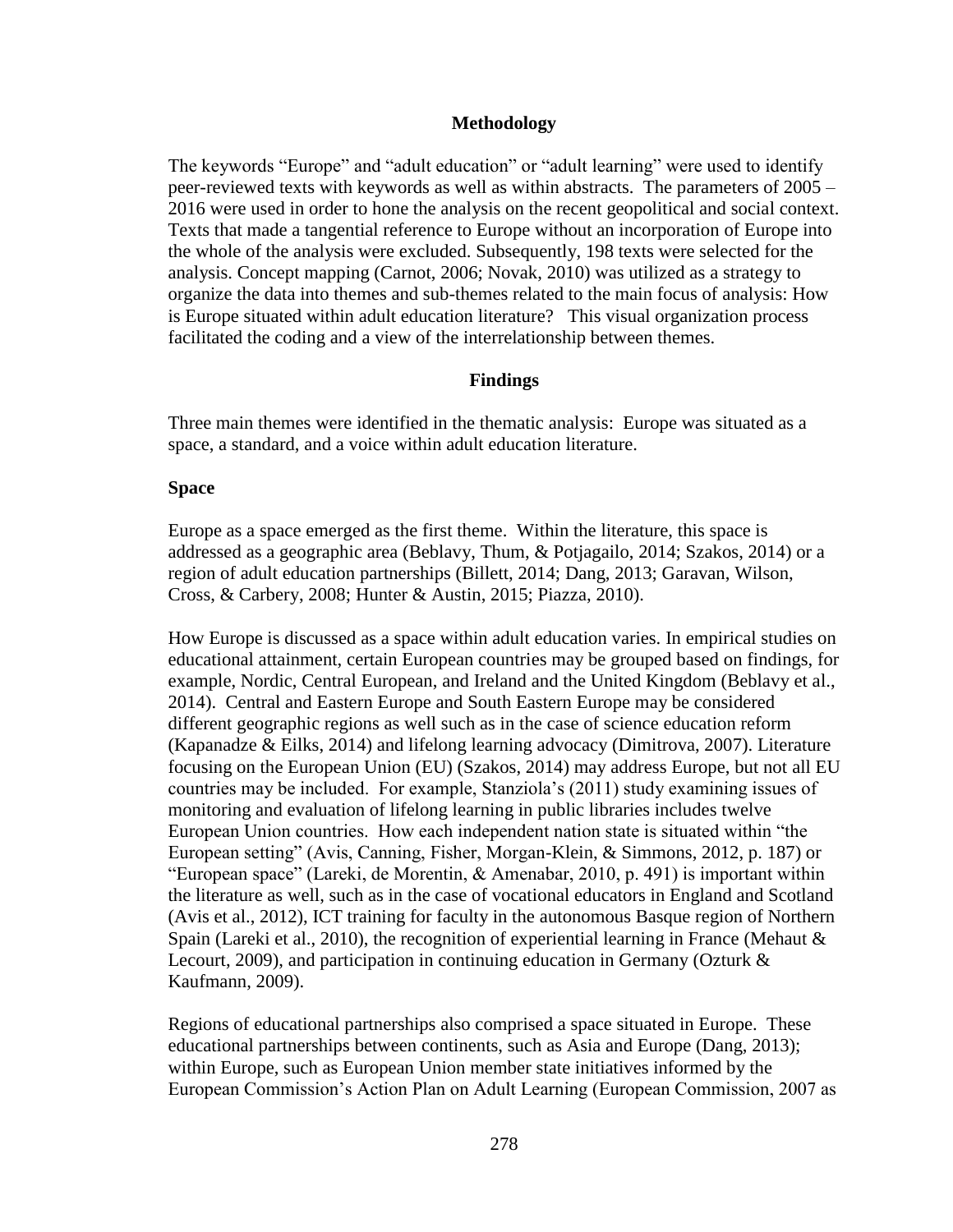cited in Buiskool, van Lakerveld, & Broek, 2009) or learning regions within Europe (Piazza, 2010); or in virtual or on-line spaces (Hunter & Austin, 2013; Manning, 2007). In a postmodern analysis, Europe may refer to a connecting space for adult learning in which Europe is a "learning region between pedagogy and economy" (Piazza, 2010, p. 402). "Learning cities and regions" (Preisinger-Kleine, 2013, p. 521) are also indicative of how Europe is situated within adult education literature. Educational partnerships may transcend the boundaries of the continent or the EU and represent Europe as a connector of ideas in a specific space.

### **Standard**

Europe as a standard within the realm of adult education emerged as the second theme. Within the literature, a standard is defined as a policy (Alquézar Sabadie, Castaño Muñoz, Puni, Redecker, & Vuorikari, 2014; Biesta, 2006; Johnson, 2013; Lee, Thayer, & Madyun, 2008), a benchmark (Ala-Mutka, Gaspar, Kismihok, Suurna, & Vehovar, 2010; Boeren, 2012), or a framework (Bohlinger, 2012; Deissinger, 2009; Pirrie & Thoutenhoofd, 2013; Tierney & Clarke, 2008; Young, 2008).

Policy most often was referred to as a European policy (Alquézar Sabadie et al., 2014) related to various areas of adult education. For example, the European Union approach to open educational resources (OER) (Alquézar Sabadie et al., 2014) is an example of a policy impacting adult education and learning. European Commission programmes related to agreements such as the Bologna Process are also a focus on the European as a standard. Johnson (2013) discusses the Bologna process as an agreement to establish qualifications within European countries related to higher education. This process impacts adult education in areas such as library science and information studies (Johnson, 2013). Lifelong learning policies are another example of European Union policy that impacts adult education (Lee, Thayer, & Madyun, 2008) and agenda setting for policy, which have been critiqued by some for lack of a democratic approach (Biesta, 2006).

With regard to a benchmark, European is often determined as a benchmark to which countries need to maintain or strive to reach. This benchmark refers mainly to those within the European Union or those that aim to be part of the European Union. For example, Ala-Mutka et al. (2010) analyze the status of eLearning in ten European Union member states. They refer to existing digital divides as related to economic, regional, and social divides within some member states and discuss the ideal condition in information and communication technology (ICT) skills as one in which new member states such as Estonia, Hungary, and Slovenia still are "catching up to older member states" (Ala-Mutka et al., 2010, p. 494). In addition, there are European benchmarks on adult lifelong learning participation such as the Eurostat Adult Education Survey, with which Boeren (2014) notes some limitations and weaknesses for policy development. Therefore, the established European benchmarks also are debated within the literature.

A European framework is an undergirding system that may be formalized or simply considered a European approach informing a standard. Bohlinger (2012) discusses the challenges for European frameworks and lifelong learning and suggests motives to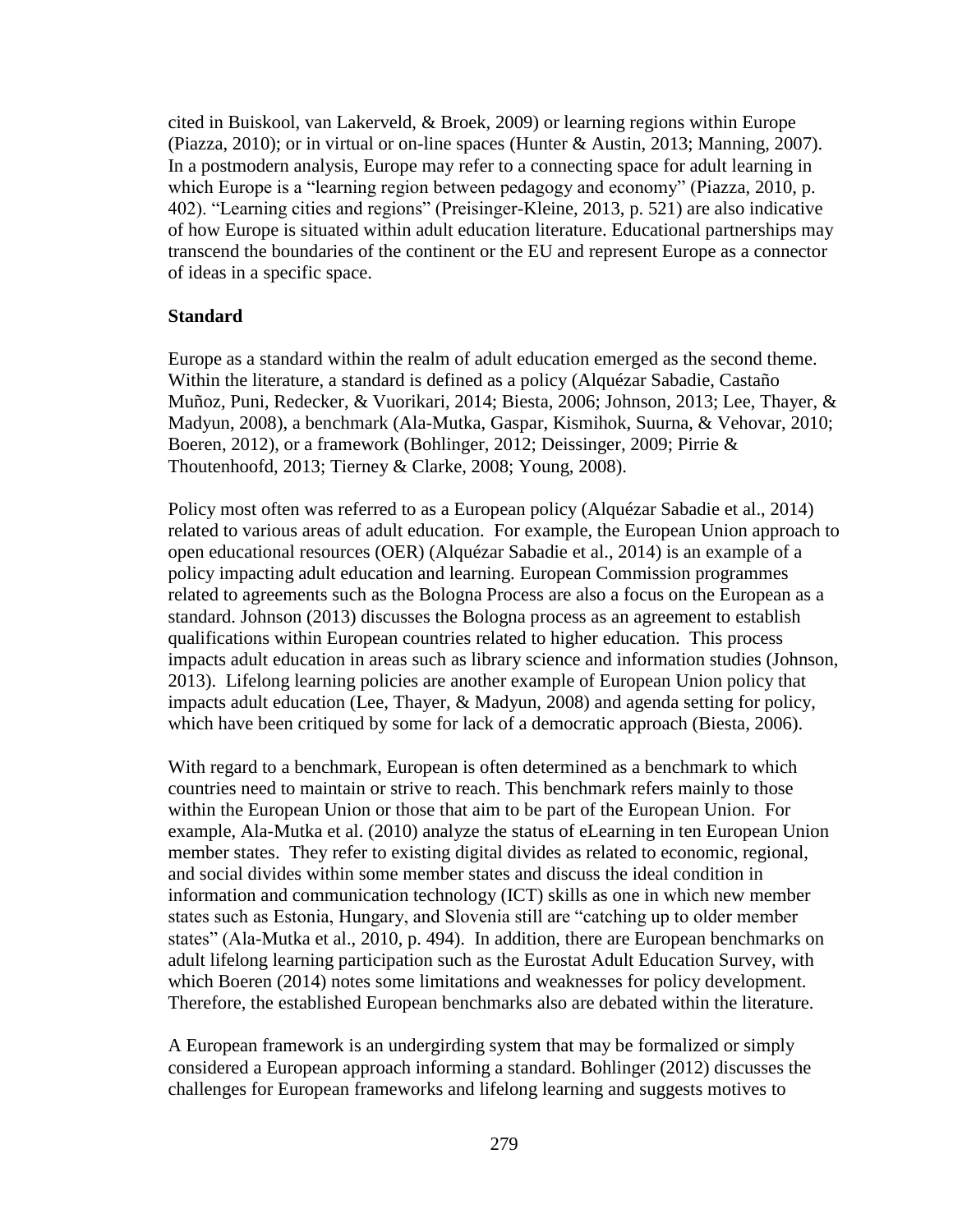participate in formal adult education are impacted by "labour market, education, and social policy" (p. 279) in a nation state, challenging the overall European approach, which Young (2008) argues should be treated as an important threat to social cohesion. Frameworks also may connote a perspective or philosophy to which European countries "need to cope" (Deissinger, 2009, p. 1) in areas such as vocational education and training and lifelong learning (Pirrie & Thoutenhoofd, 2013). European frameworks may be those instituted in agreements among individual nation states and are examined within the experiences of respective countries such as Ireland in the case of further education and training (Tierney & Clarke, 2008).

#### **Voice**

Europe as a voice emerged as the third theme around three sub-categories: a voice of solidarity (Boeren, Nicasise, & Baert, 2010; Castaño Muñoz, Redecker, Vuorikari, & Punie, 2013; Gornitzka, 2010; Harris, 2012; Lundvall, Rasmussen & Lorenz, 2008; Macha & Bauer, 2009; Negt, 2008), a voice of colonialism (Beyer, 2010; Geertz, 2011; Glasson, Mhango, Phiri, & Lanier, 2010; Knijnik, 2007); and a voice on the margins (Borg & Mayo, 2008; Milic, 2013; Zarifis, 2009; Zinser, 2015).

Europe as a voice of solidarity refers to a European perspective (Lundvall, Rasmussen & Lorenz, 2008; Macha & Bauer, 2009), a Europe of knowledge (Gornitzka, 2010), a European vision (Harris, 2012), or a European identity (Negt, 2008). Within the literature, Europe as a voice of solidarity is the connection to shared values and beliefs. For example, participation in adult education as a value is part of the European voice (Boeren, Nicaise, & Baert, 2010). Planning for open education and adult learning while avoiding social exclusion is a European vision (Castaño Muñoz, Redecker, Vuorikari, & Punie, 2013; Harris, 2012). The diversity in Europe and nation states comprising Europe is addressed; however, a European perspective is one that connects all of Europe through educational "cultures of collaboration" (Lundvall et al., 2008, p. 681), social justice (Macha & Bauer, 2009), and focusing on real world problems in education as a principle (Macha & Bauer, 2009). This concept of a European identity is a democratic voice that positively aims towards and embraces "political, social, and cultural unity" (Negt, 2008, p. 744) in Europe.

However, literature focusing on colonialism views the solidarity of a European vision in adult education as a voice that has overshadowed other voices. Europeans or European approaches to adult education are critiqued as voices having silenced indigenous voices in the United States (Beyer, 2010; Geertz, 2011) as well as regions of Africa, for example, in sustainability science education (Glasson et al., 2010) and teacher education in Lesotho (Griffin, 2009). The critique within the literature is that European vision has become that of a Eurocentric discourse within all areas of adult education such as mathematics instruction in Brazil (Knijnik, 2007). Therefore, Europe often is situated as the voice of a colonial power in countries having experienced European colonialism.

Voices on the margins are those European voices that are a part of Europe, but are not as dominant and in many ways seem to be asking to be heard. For example, several authors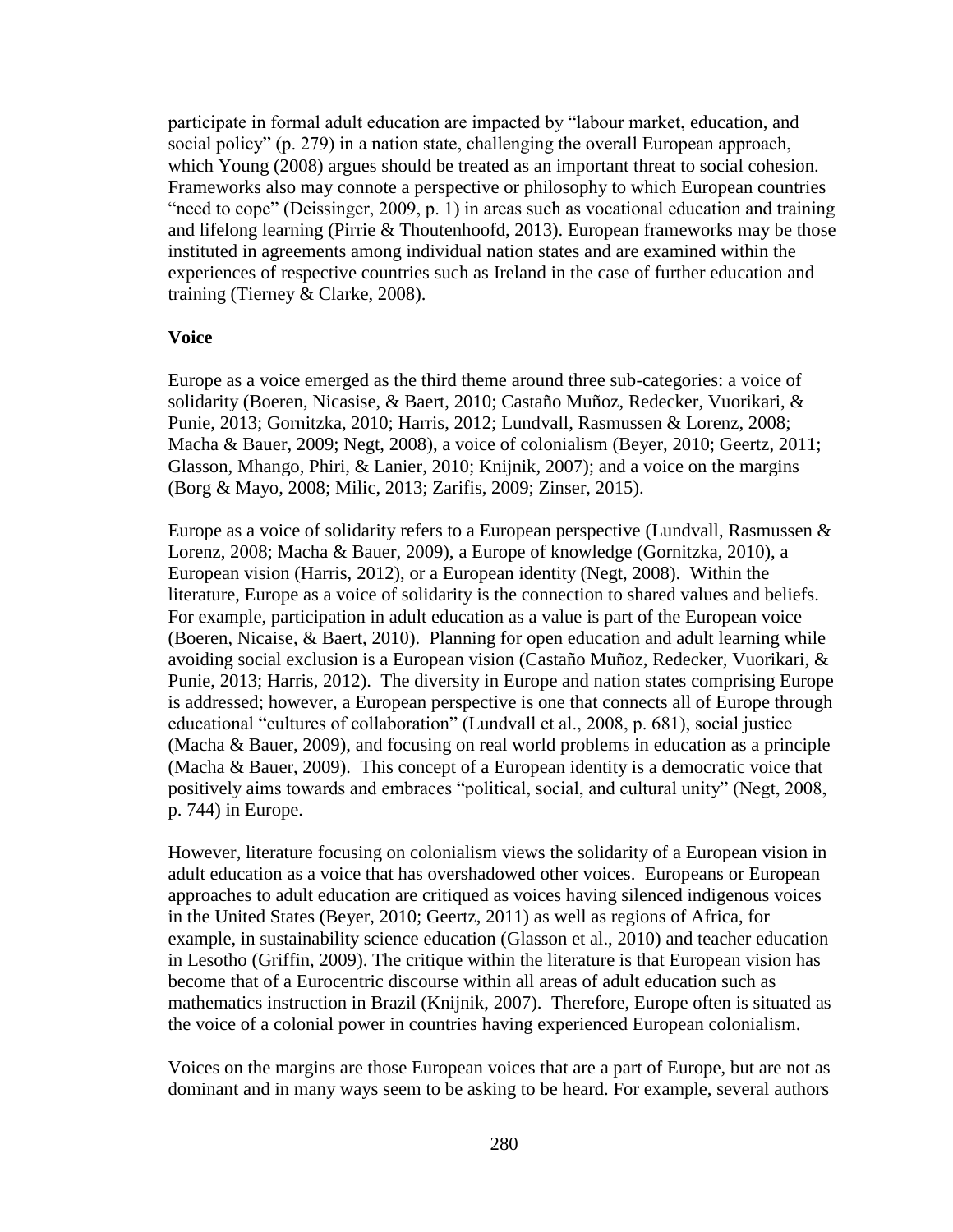(Borg & Mayo, 2008; Zarifis, 2009) argue that Southern Europe's voice has not been fully incorporated into EU policy and that Nordic and Central European voices are those that have been the major focus in areas such as non-vocational adult learning. Borg and Mayo (2008) also address migration from the South to the North as indicative of existing economic opportunities and divisions. As another example of a voice on the margins, Milic (2013) describes the twenty-first century university and the concept of lifelong learning in Montenegro. He problematizes the current situation in adult education and describes transitioning to the future of a European standard in which the university's role in the positioning of adult education and lifelong learning is ambiguous.

In other cases, the author is the voice of an outsider for a European experience on the margins, such as in the case of the analysis of vocational education and training in Ukraine (Zinser, 2015). The article provides the voice of a country; however, statements such as "Ukraine is struggling to establish itself as an independent, modern country" (Zinser, 2015, p. 685) ask the reader how the writer's positionality of an outsider looking in impacts the analysis and may situate the country's experience on the margins. Adult educators may be positioned as a European voice on margins and Nicoll and Edwards (2012) argue that their voices need to be included as voices in the development in the push for adult educator standards.

The main findings of how Europe is situated in adult education literature within the three main themes of space, standard, and voice have several interconnected points of discussion and areas for potential research that will be explored next.

#### **Discussion**

Europe as a space, standard, and voice provide important areas for discussion to help inform future directions in the adult education field as we situate our work and research. Figure 1 provides a concept map of the previous findings and this discussion section.

Throughout the literature, the thematic tension between the representation of Europe as an ideal and Europe as dominance reoccurred. Adult education projects aim to facilitate the development of the ideal European, democratic citizen who has access, education, and opportunity. European, often specifically European Union, initiatives aim to encompass common European ideals, beliefs, and values. These initiatives can be understood as a peace project informed by the experiences of two world wars in the twentieth century. However, this ideal also was described as a kind of adult education standard to which the Central, Eastern, and Southeastern European countries needed to "catch up" (Ala-Mutka et al., 2010). This adult education benchmark often recognizes that lived experiences of Central, Eastern, and Southeastern European countries were different from those in the west in the form of Soviet domination or authoritarian governments. However, researchers may wish to further deconstruct statements of "catching up" to better understand what it is Central, Eastern, and Southeastern European countries wish to catch up to and how they view their contributions to Europe to which others may wish to aspire. How are these ideals incorporated into shared adult education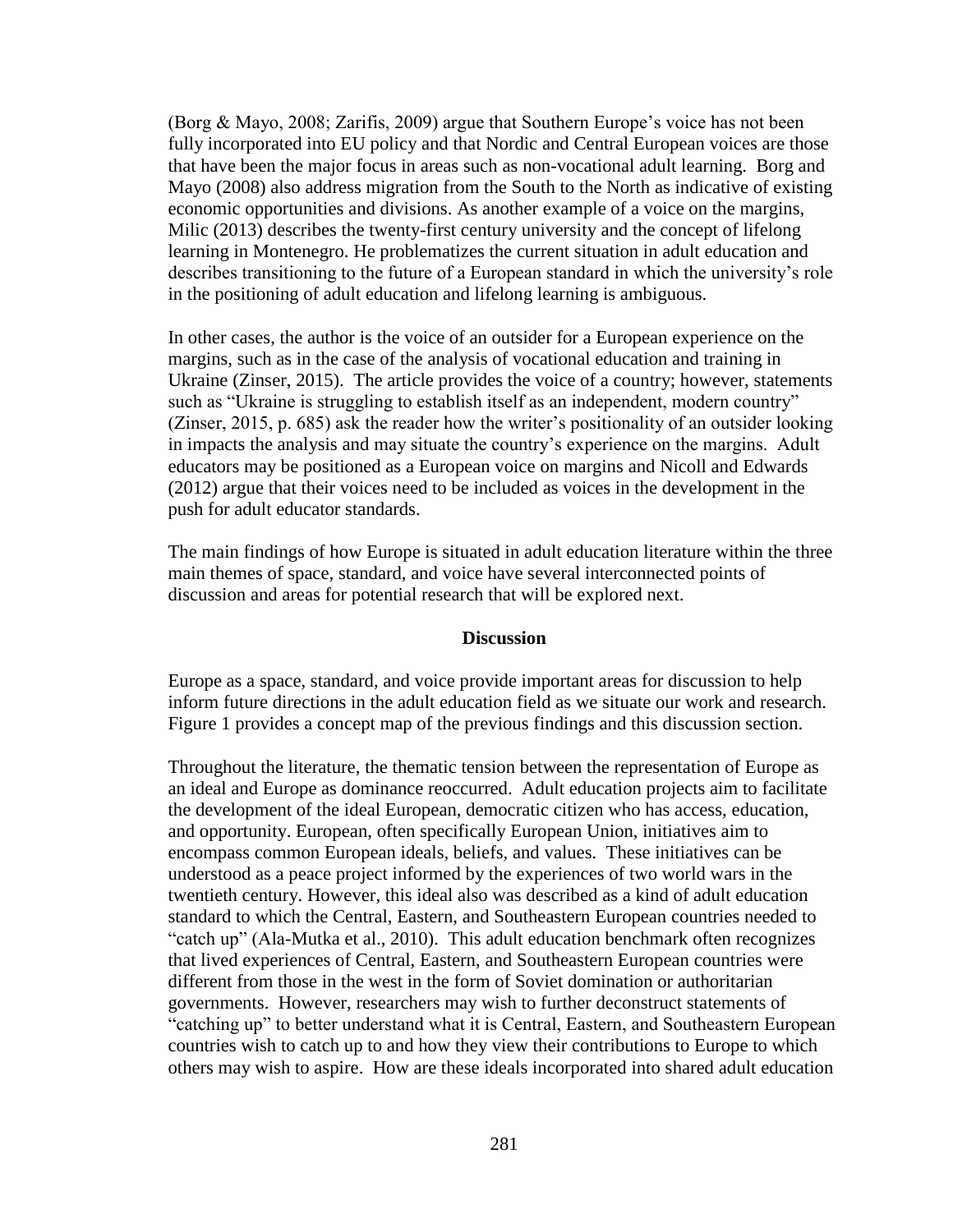standards, benchmarks, or frameworks? How are those outside of the EU part of Europe? These questions pose areas for further exploration in adult education.



*Figure 1.* Concept map of findings and discussion

The tension between insider and outsider within the concept of Europe is present within the analysis as well. As adult education researchers and practitioners, this literature review prompts the question: How do we divide European spaces, how do we label them, and why? Who is inside and who is outside Europe deserves greater attention, particularly if Europe as an ideal transcends geography. Parameters of inclusion in studies are not always stated clearly, which may limit participation of some EU member states and nations outside of those member states. In addition, groups who may be at risk of social exclusion most often are addressed in empirical studies without the inclusion of the voices of individuals within these groups. Therefore, more in-depth analysis on how we decide who matters as Europe deserves attention.

The tension between the insider and outsider may lead to a third space, or an in between space, in which authors, practitioners, and concepts reside. Insiders, outsiders, and those on the margins can form new, adult education models of reciprocity to work and research in educational partnerships. Within those spaces, we may have an opportunity for incorporating additional spaces, standards, and voices. For example, Milic (2013)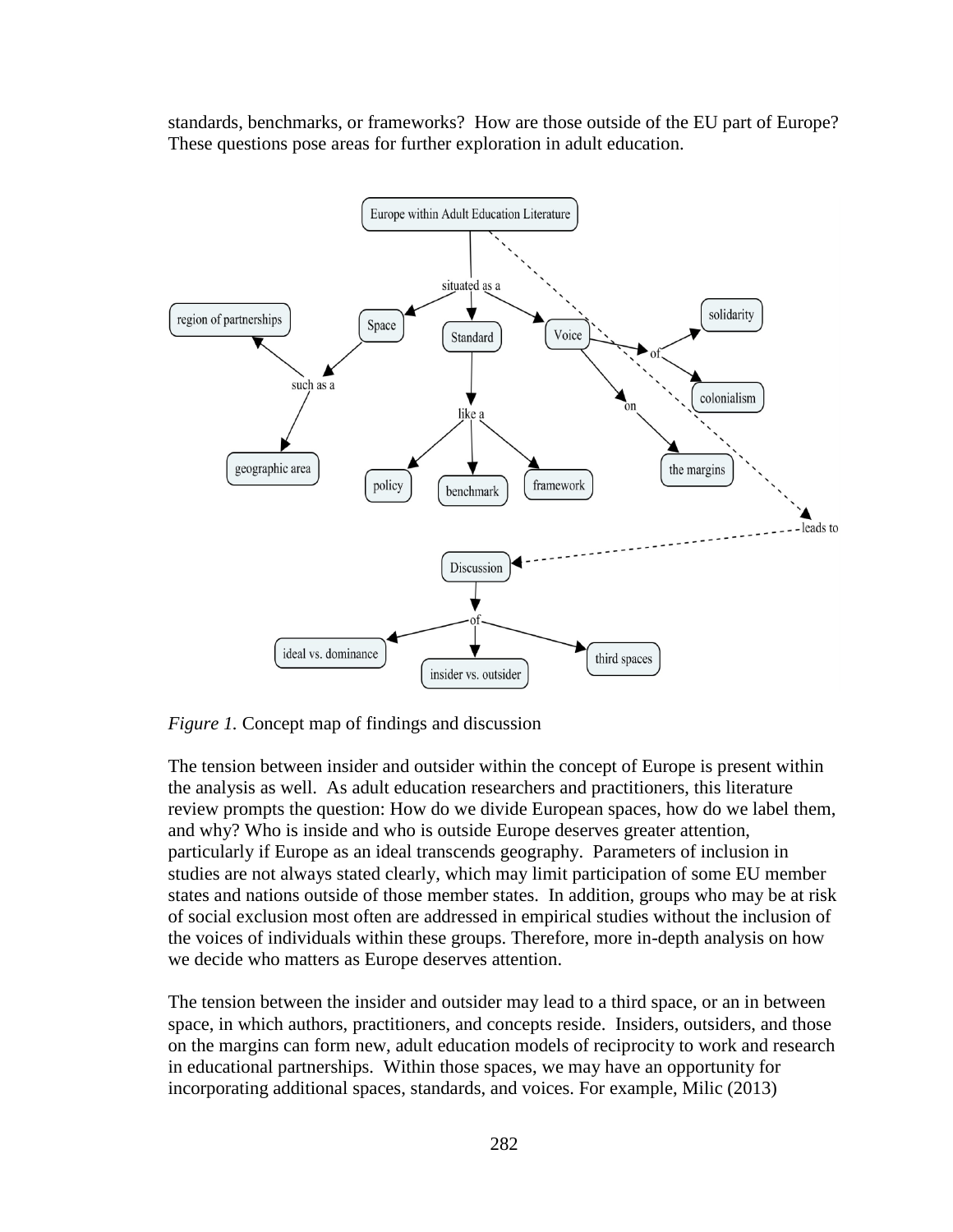discusses lifelong learning strategies in transition in Montenegro. How can we incorporate additional voices of adult education in transition? Zinser (2015) writes as an outsider about Ukraine, but what would the piece look like co-authored with a Ukrainian counterpart? Therefore, this third space could bridge the insider and outsider voices to create something new.

The discussion of the ideal vs. dominance, insider vs. outsider, and third spaces may give us ways of more contextual ways of thinking about our research and practice related to Europe. Program planning, curriculum design, and nonformal education could be guided by concepts presented within this literature review.

#### **Limitations**

The strength of this literature review and analysis is that it provides a broad lens through which to view how Europe is situated within adult education literature; however, additional in-depth analysis is needed on each thematic category. In addition, the analysis did not take into consideration white papers and academic journals of nation state countries written in languages other than English. Therefore, more specific inquiry building on the questions and themes raised should examine additional works in order to build on the concept map of themes and discussion.

#### **Implications and Conclusion**

This literature review focused on how Europe is situated within adult education literature 2005-present. Main themes include Europe situated as a space, a standard, and a voice. These themes lead to a discussion of the ideal vs. dominance, insider vs. outsider, and third space. The literature connotes specific centering with regard to context and geography, specifically EU and Western European standards, suggesting a need to further explore lived experiences and worldviews, which may be less known or marginalized at the intersection of Europe and adult education.Additional research and practical guides for novices and experts could focus on specific program planning within third spaces in order to bridge the ideal vs. dominance and insider vs. outsider paradigms situated in Europe.

#### **References**

- Ala-Mutka, K., Gaspar, P., Kismihok, G., Suurna, M., & Vehovar, V. (2010). Status and developments of eLearning in the EU10 member states: The cases of Estonia, Hungary and Slovenia. *European Journal of Education, 45*(3), 494-513.
- Alquézar Sabadie, J. M., Castaño Muñoz, J., Puni, Y., Redecker, C., & Vuorikari, R. (2014). OER: A European policy perspective. *Journal of Interactive Media in Education, 5*, 1-12*.*
- Avis, J., Canning, R., Fisher, R., Morgan-Klein, B., & Simmons, R. (2012). State intervention and teacher education for vocational educators in England and Scotland. *Educational Research, 54*(2), 187- 197.
- Beblavy, M., Thum, A., & Potjagailo, G. (2014). Learning at every age? Life cycle dynamics of adult education in Europe. *Studies in Continuing Education, 36*(3), 358-379.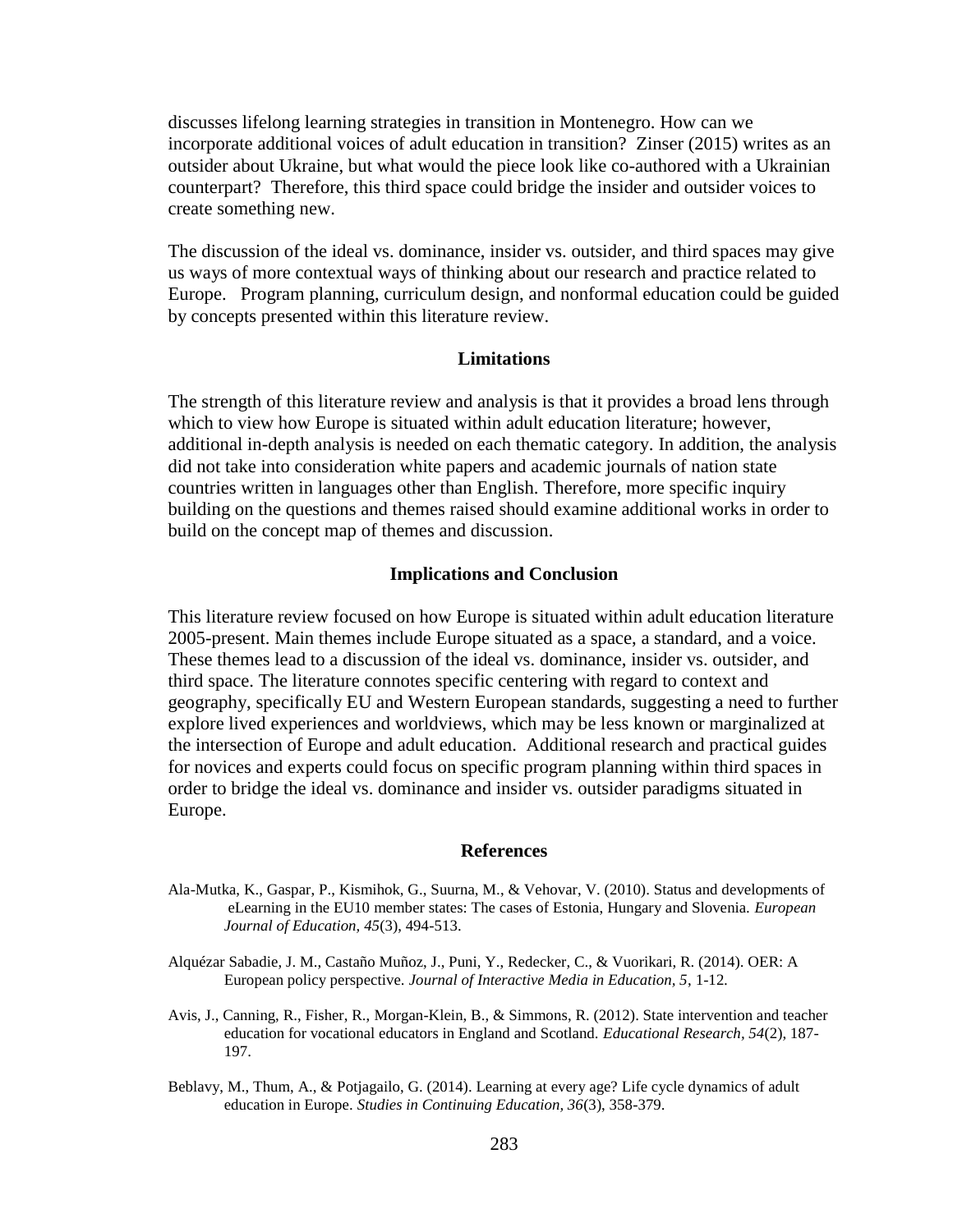- Beyer, K. (2010). Setting the record straight: Education of the mind and hands existed in the United States before the 1880s. *American Educational History Journal, 37*(1), 149-167.
- Biesta, G. (2006). What's the point of lifelong learning if lifelong learning has no point? On the democratic deficit of policies for lifelong learning. *European Educational Research Journal, 5*(3), 169-180.
- Billett, S. (2014). Learning in the circumstances of practice. *International Journal of Lifelong Education, 33*(5), 674-693.
- Boeren, E., Holford, J., Nicaise, I., & Baert, H. (2012). Why do adults learn? Developing a motivational typology across 12 European countries. *Globalisation, Societies and Education, 10*(2), 247-269.
- Boeren, E., Nicaise, I., & Baert, H. (2010). Theoretical models of participation in adult education: The need for an integrated model. *International Journal of Lifelong Education, 29*(1), 45-61.
- Bohlinger, S. (2012). Qualifications frameworks and learning outcomes: Challenges for europe's lifelong learning area. *Journal of Education and Work, 25*(3), 279-297.
- Borg, C., & Mayo, P. (2008). Globalisation, southern Europe and European adult education policy. *Policy Futures in Education, 6*(6), 701-717.
- Buiskool, B., van Lakerveld, J., & Broek, S. (2009). Educators at work in two sectors of adult and vocational education: An overview of two European research projects. *European Journal of Education, 44*(2), 145-162.
- Carnot, M. J. (2006). Using concept maps to organize information for large scale literature reviews and technical reports: Two case studies. In A. J. Cañas, & J.D. Novak (Eds.), *Proceedings of the Second International Conference on Concept Mapping (*pp. 225-228). São José, Costa Rica..
- Castaño Muñoz, J., Redecker, C., Vuorikari, R., & Punie, Y. (2013). Open education 2030: Planning the future of adult learning in Europe. *Open Learning, 28*(3), 171-186.
- Cavanagh, C. (2015). "Non-strategic" Eastern Europe and the fate of the humanities. *East European Politics and Societies and Cultures*, *29*(1), 3-9.
- Dang, Q. A. (2013). ASEM--the modern silk road: Travelling ideas for education reforms and partnerships between Asia and Europe. *Comparative Education, 49*(1), 107-119.
- Deissinger, T. (2009). The European qualifications framework (EQF) and the European lifelong learning perspective: How European countries are preparing to cope with the new philosophy of VET. *International Journal of Training Research, 7*(1), 1-18.
- Dimitrova, A. (2007). Towards CONFINTEA VI: Lifelong learning advocacy in south eastern Europe. *Convergence, 40*(3).
- Garavan, T. N., Wilson, J. P., Cross, C., & Carbery, R. (2008). Mapping the context and practice of training, development and HRD in European call centres. *Journal of European Industrial Training, 32*(8/9),, 612-728.
- Geertz, A. W. (2011). Hopi indian witchcraft and healing: On good, evil, and gossip. *American Indian Quarterly, 35*(3), 372-393.
- Glasson, G. E., Mhango, N., Phiri, A., & Lanier, M. (2010). Sustainability science education in Africa: Negotiating indigenous ways of living with nature in the third space. *International Journal of Science Education, 32*(1), 125-141.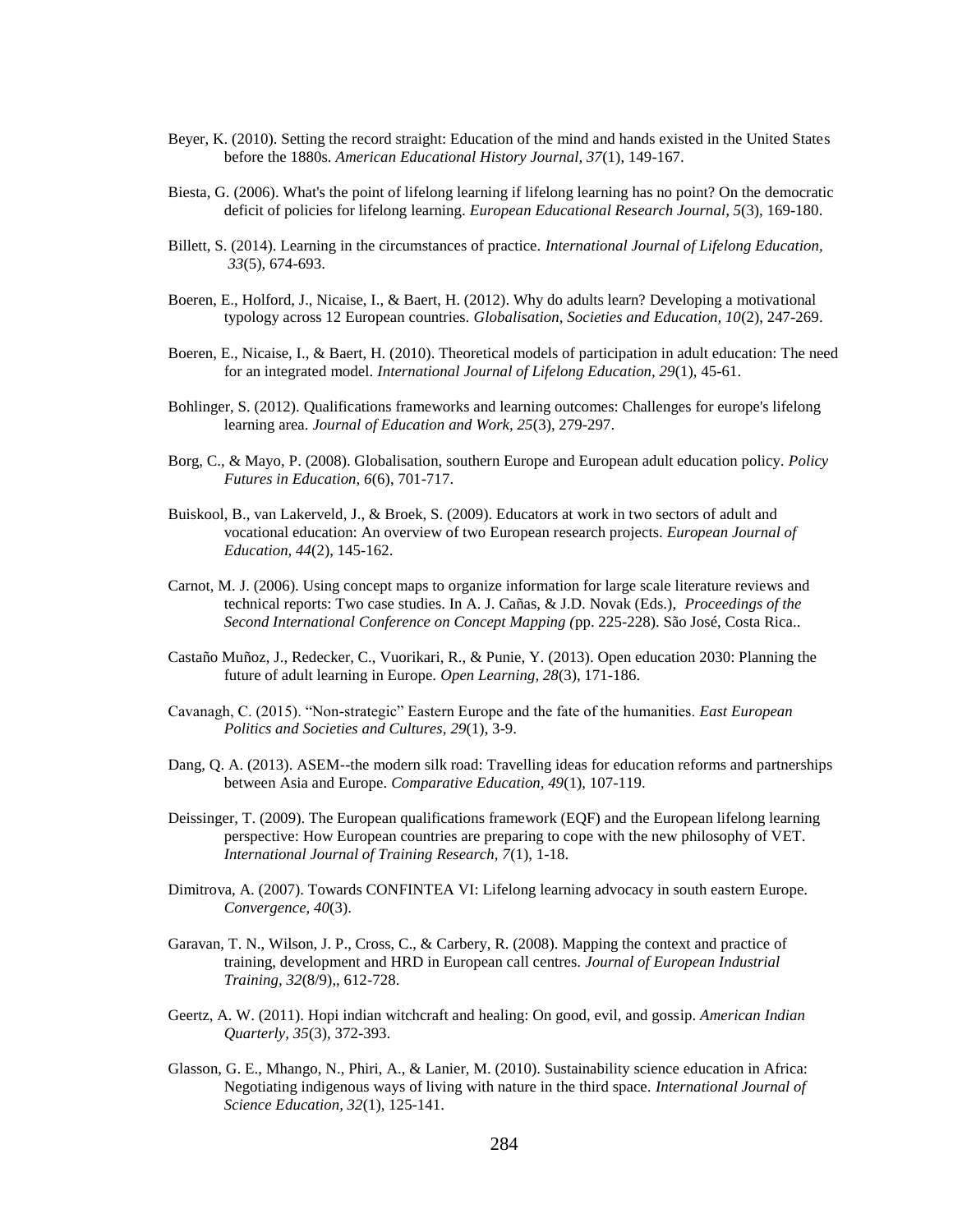- Gornitzka, A. (2010). Bologna in context: A horizontal perspective on the dynamics of governance sites for a Europe of knowledge. *European Journal of Education, 45*(4), 535-548.
- Griffin, R. (2009). An Irish adult learner in Sub-Saharan Africa: A narrative account of my experience of working with teacher educators in Lesotho. *Adult Learner: The Irish Journal of Adult Community Education*, *1*, 74-91.
- Harris, M. S. (2012). Fulfilling a European vision through flexible learning and choice. *European Journal of Education, 47*(3), 424-434.
- Hunter, B., & Austin, R. (2015). Building community through online learning in colleges. *College Quarterly, 18*(1).
- Johnson, I. M. (2013). The impact on education for librarianship and information studies of the bologna process and related European commission programmes--and some outstanding issues in Europe and beyond. *Education for Information, 30*(1/2),, 63-92.
- Kapanadze, M., & Eilks, I. (2014). Supporting reform in science education in central and eastern Europe reflections and perspectives from the project TEMPUS-SALiS. *EURASIA Journal of Mathematics, Science & Technology Education, 10*(1), 47-58.
- Knijnik, G. (2007). Brazilian peasant mathematics, school mathematics and adult education. *Adults Learning Mathematics, 2*(2), 54-62.
- Lareki, A., de Morentin, J. I. M., & Amenabar, N. (2010). Towards an efficient training of university faculty on ICTs. *Computers & Education, 54*(2), 491-497.
- Leach, M. (2010). University continuing education in a neoliberal landscape: Developments in England and Aotearoa New Zealand. *International Journal of Lifelong Education. 29*(6), 723-738.
- Lee, M., Thayer, T., & Madyun, N. (2008). The evolution of the European union's lifelong learning policies: An institutional learning perspective. *Comparative Education, 44*(4), 445-463.
- Lundvall, B., Rasmussen, P., & Lorenz, E. (2008). Education in the learning economy: A European perspective. *Policy Futures in Education, 6*(6), 681-700.
- Macha, H., & Bauer, Q. J. (2009). The European perspective on women's leadership. *Journal of Women in Educational Leadership, 7*(1), 23-32.
- Manning, S. (2007). Linking educational research activities across Europe: A review of the WIFO gateway to research on education in Europe. *European Educational Research Journal, 6*(4), 446-450.
- McLean, S. (2015). Individual autonomy or social engagement? Adult learners in neoliberal times. *Adult Education Quarterly. 65*(3), 196-214.
- Mehaut, P., & Lecourt, A. (2009). Accreditation of prior experiential learning in France: An evolving system with national characteristics. *European Journal of Vocational Training, 48*(3), 48-72.
- Milic, S. (2013). The twenty-first century university and the concept of lifelong learning. *Australian Journal of Adult Learning, 53*(1), 151-170.
- Negt, O. (2008). Adult education and European identity. *Policy Futures in Education, 6*(6), 744-756.
- Nicoll, K., & Edwards, R. (2012). Positioning adult educators in discourses of professional development. *Studies in Continuing Education, 34*(3), 233-249.